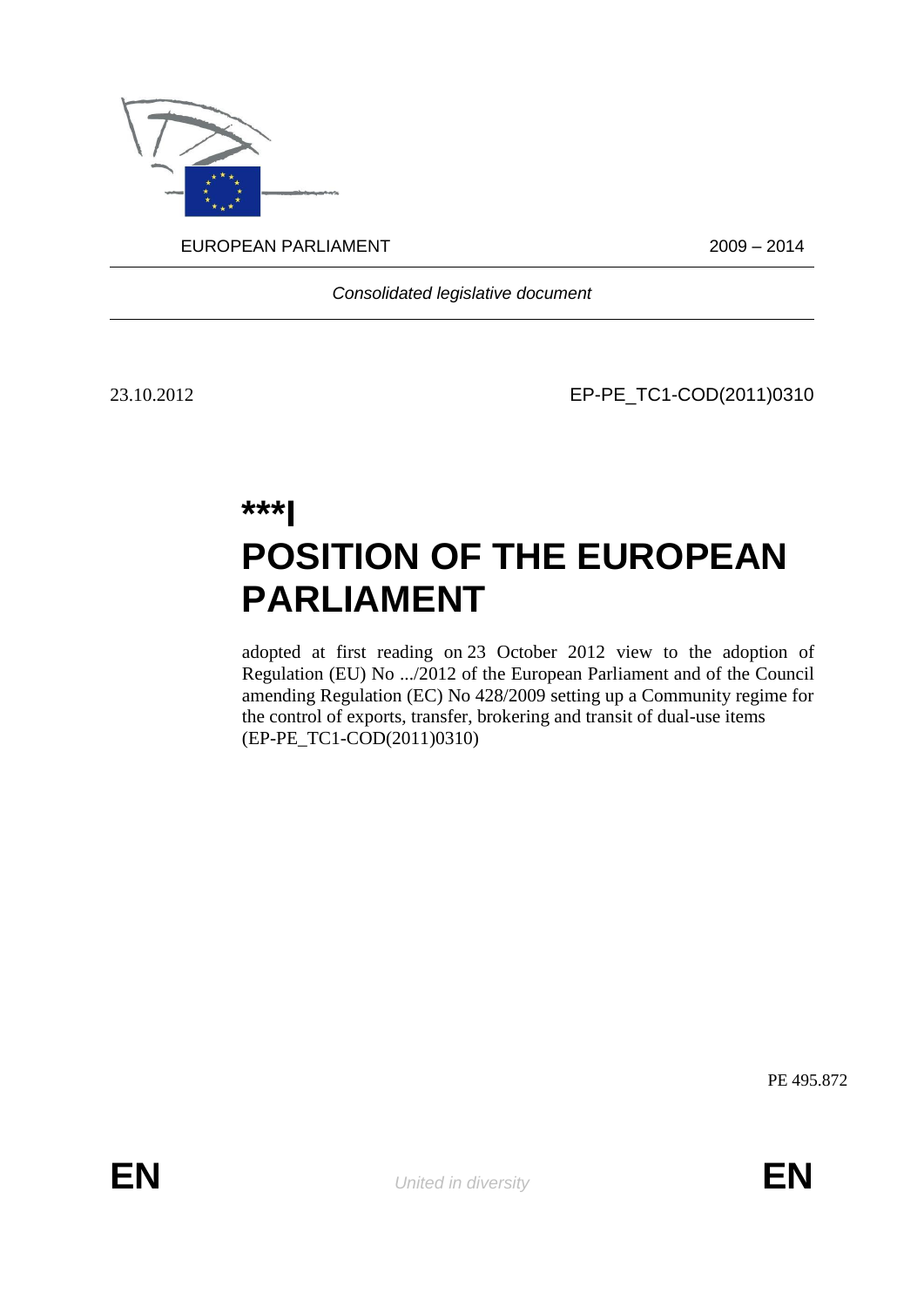# **POSITION OF THE EUROPEAN PARLIAMENT**

# **adopted at first reading on 23 October 2012**

# **view to the adoption of Regulation (EU) No .../2012 of the European Parliament and of the Council amending Regulation (EC) No 428/2009 setting up a Community regime for the control of exports, transfer, brokering and transit of dual-use items**

# THE EUROPEAN PARLIAMENT AND THE COUNCIL OF THE EUROPEAN UNION,

Having regard to the Treaty on the Functioning of the European Union, and in particular Article 207 thereof,

Having regard to the proposal from the European Commission,

After transmission of the draft legislative act to the national parliaments,

Acting in accordance with the ordinary legislative procedure<sup>1</sup>,

 $\overline{a}$ 

<sup>&</sup>lt;sup>1</sup> Position of the European Parliament of 23 October 2012.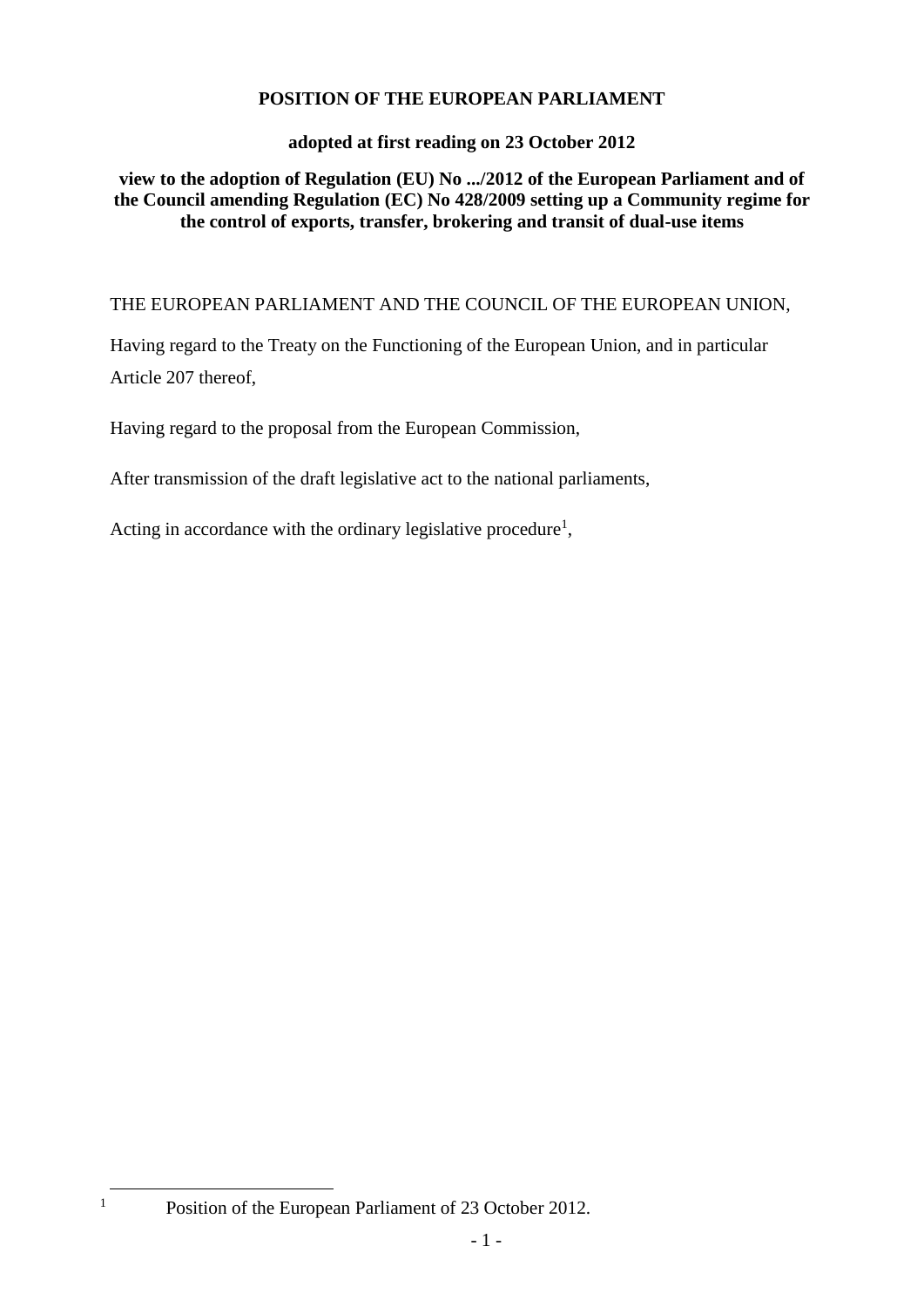### Whereas:

- (1) Council Regulation (EC) No 428/2009 of 5 May 2009 setting up a Community regime for the control of exports, transfer, brokering and transit of dual-use items<sup>1</sup> requires such items to be subject to effective control when they are exported from or transit through the Union, or are delivered to a third country as a result of brokering services provided by a broker resident or established in the Union.
- (2) In order to enable Member States and the Union to comply with their international commitments, Annex I to Regulation (EC) No 428/2009 establishes a common list of dual-use items that are subject to controls in the Union (Union list). Decisions on the items subject to controls are taken within the framework of the Australia Group, the Missile Technology Control Regime, the Nuclear Suppliers Group, the Wassenaar Arrangement and the Chemical Weapons Convention.
- (3) Article 15 of Regulation (EC) No 428/2009 provides for Annex I to be updated in conformity with the relevant obligations and commitments, and any modification thereof, that Member States have accepted as members of the international nonproliferation regimes and export-control arrangements, or by ratification of relevant international treaties.

 $\mathbf{1}$ 

OJ L 134, 29.5.2009, p. 1.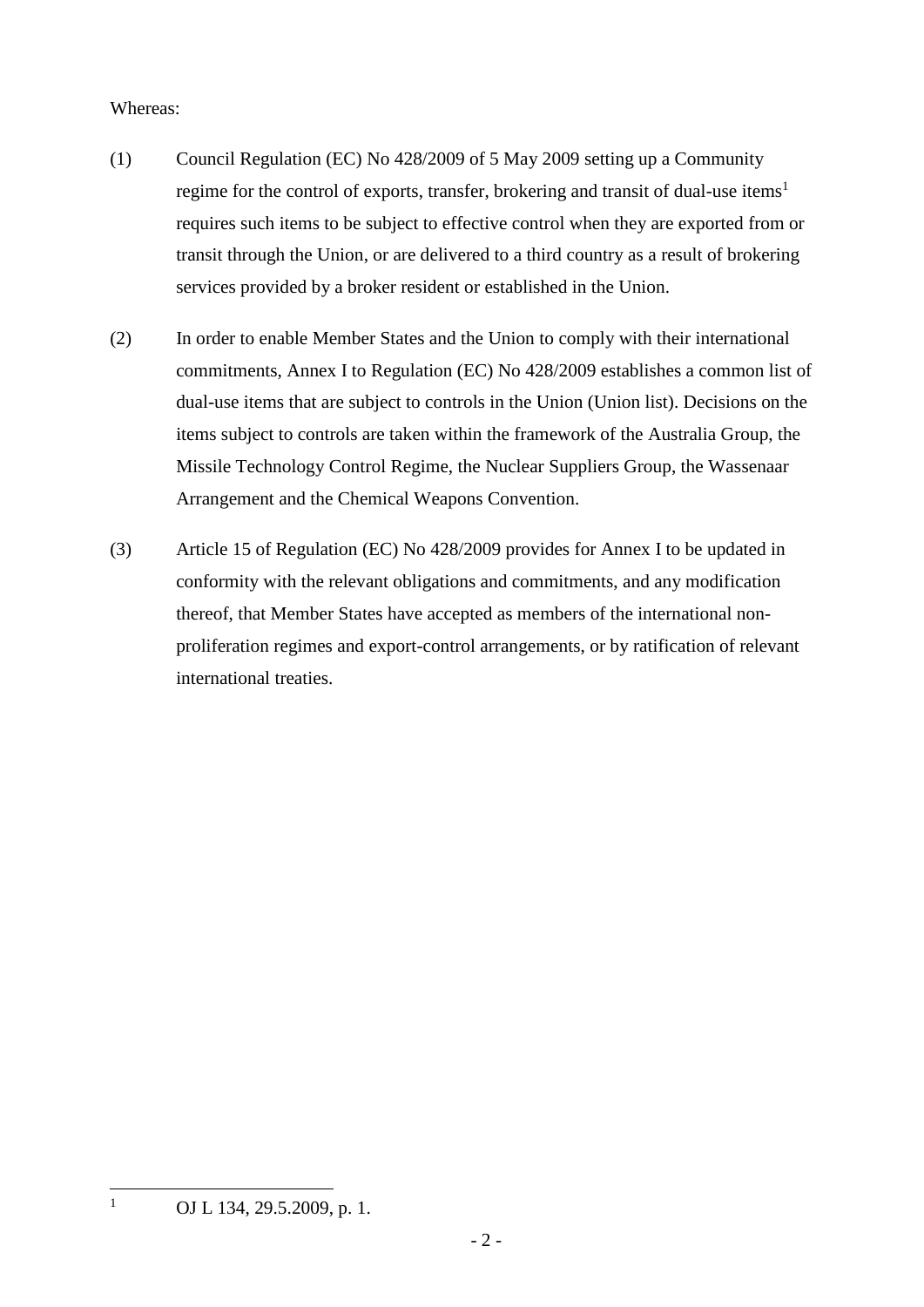- (4) Annex I to Regulation (EC) No 428/2009 should be updated regularly so as to ensure full compliance with international security obligations, to guarantee transparency, and to maintain the competitiveness of exporters. Delays with regard to the updating of the Union list may have negative effects on security and international nonproliferation efforts, as well as on the performance of economic activities by exporters in the Union. At the same time, the technical nature of the amendments and the fact that those changes are to comply with decisions taken in the international export control regimes, means that an accelerated procedure should be used to put the necessary updates into force in the Union.
- (5) Article 9(1) of Regulation (EC) No 428/2009 establishes Union General Export Authorisations as one of the four types of export authorisations available under the Regulation. Such Authorisations allow exporters established in the Union to export specified items to specified destinations subject to conditions.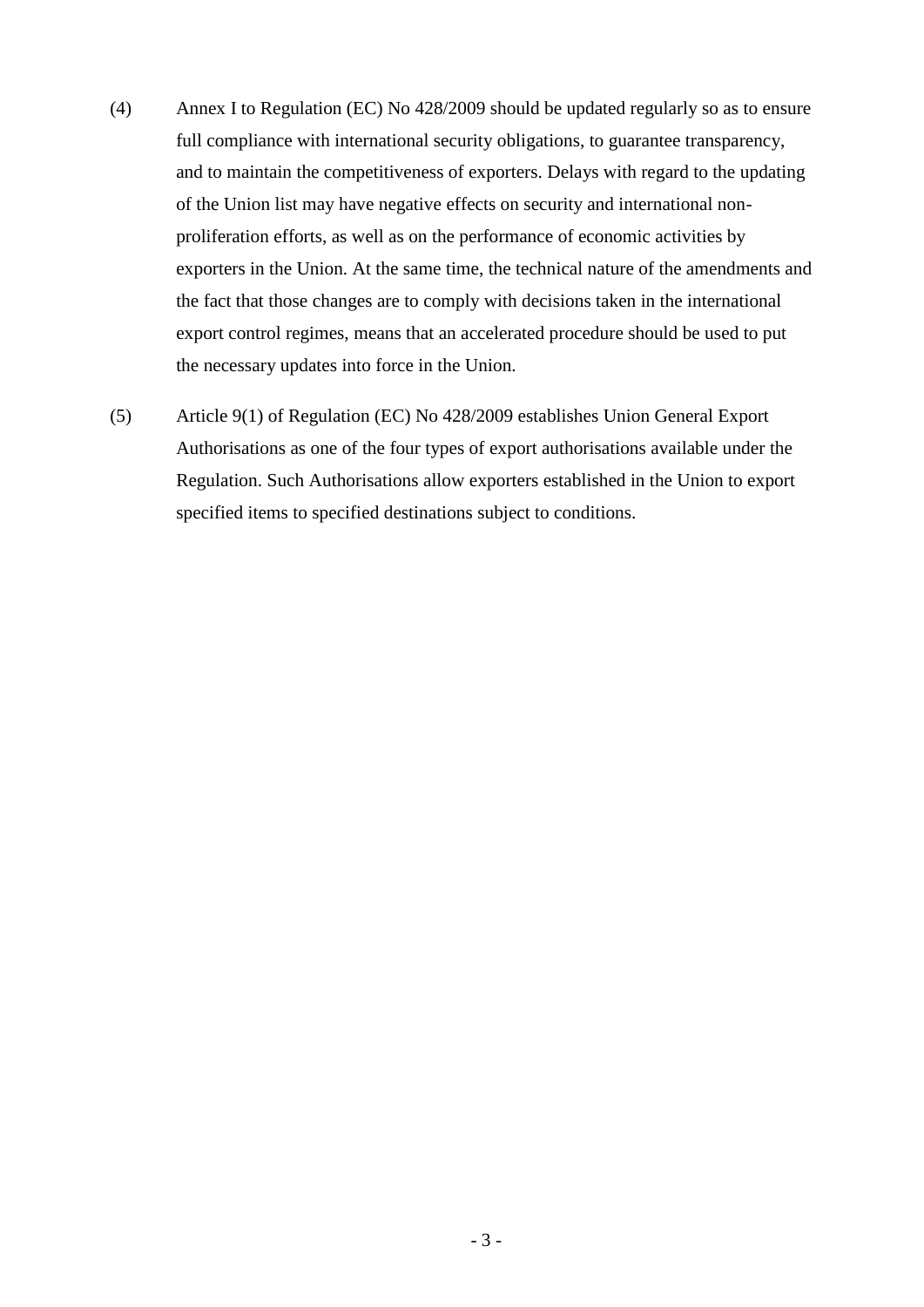- (6) Annexes IIa to IIf to Regulation (EC) No 428/2009 set out the Union General Export Authorisations currently in force in the Union. Given the nature of those Union General Export Authorisations, there may be a need to remove certain destinations or items from them, in particular if changing circumstances show that facilitated export transactions should no longer be authorised for a particular destination or item. Such a removal of a destination or item should not preclude an exporter from applying for another type of export authorisation under Regulation (EC) No 428/2009.
- (7) In order to ensure regular and timely updates of the Union list in conformity with the obligations and commitments of Member States within the international export control regimes, the power to adopt acts in accordance with Article 290 of the Treaty on the Functioning of the European Union (TFEU) should be delegated to the Commission in respect of amending Annex I to Regulation (EC) No 428/2009 within the scope of Article 15 of the Regulation. It is of particular importance that the Commission carry out appropriate consultations during its preparatory work, including at expert level.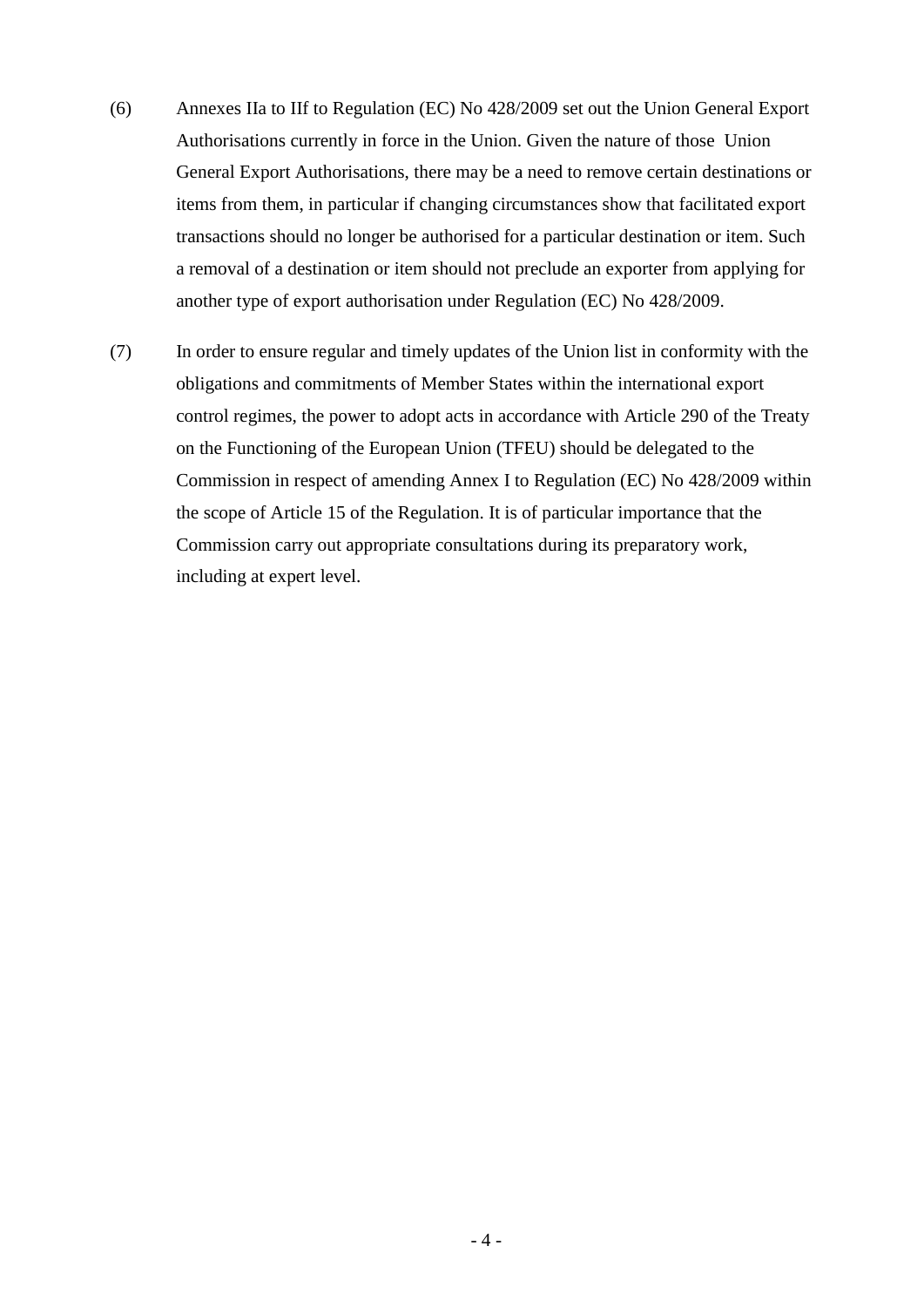- (8) In order to allow for a swift Union response to changing circumstances as regards the assessment of the sensitivity of exports under Union General Export Authorisations, the power to adopt acts in accordance with Article 290 TFEU should be delegated to the Commission in respect of amending Annexes IIa to IIf to Regulation (EC) No 428/2009 as regards the removal of destinations or items from the scope of the Union General Export Authorisations. Given that such amendments should be made only in response to an increase in the assessment of the risk of the relevant exports and that the continued use of Union General Export Authorisations for those exports could have an adverse effect on the security of the Union and its Member States, an urgency procedure may be used by the Commission.
- (9) The Commission, when preparing and drawing up delegated acts, should ensure a simultaneous, timely and appropriate transmission of relevant documents to the European Parliament and *to the* Council. *The Commission should provide full information and documentation on its meetings with national experts within the framework of its work on the preparation and implementation of delegated acts. In this respect, the Commission should ensure that the European Parliament is duly involved, drawing on best practices from previous experience in other policy areas in order to create the best possible conditions for future scrutiny of delegated acts by the European Parliament.* **[Am. 1]**
- (10) Regulation (EC) No 428/2009 should therefore be amended accordingly,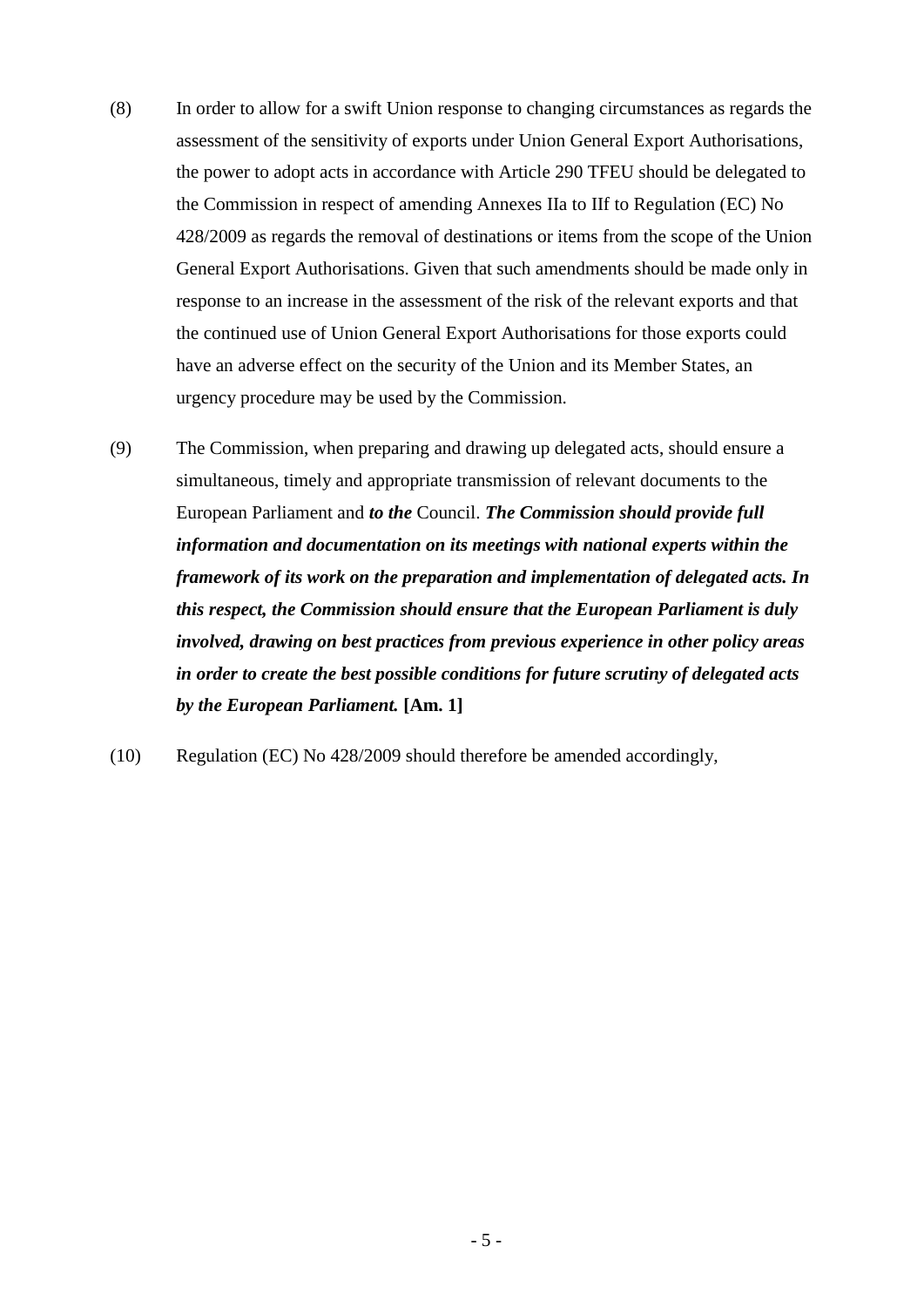#### HAVE ADOPTED THIS REGULATION:

## Article 1

Regulation (EC) No 428/2009 is amended as follows:

## *(-1) Article 4 is amended as follows:*

*(a) the following paragraph is inserted:*

*"3a. An authorisation shall also be required for the export of dual-use items not listed in Annex I if the exporter has been informed by the authorities referred to in paragraphs 1 and 2, or by the Commission, that the items in question are or may be intended, in their entirety or in part, for use in connection with a violation of human rights, democratic principles or freedom of speech as defined in the Charter of Fundamental Rights of the European Union, by using interception technologies and digital data transfer devices for monitoring mobile phones and text messages and targeted surveillance of internet use, such as via monitoring centres or lawful interception gateways.";* **[Am. 11]**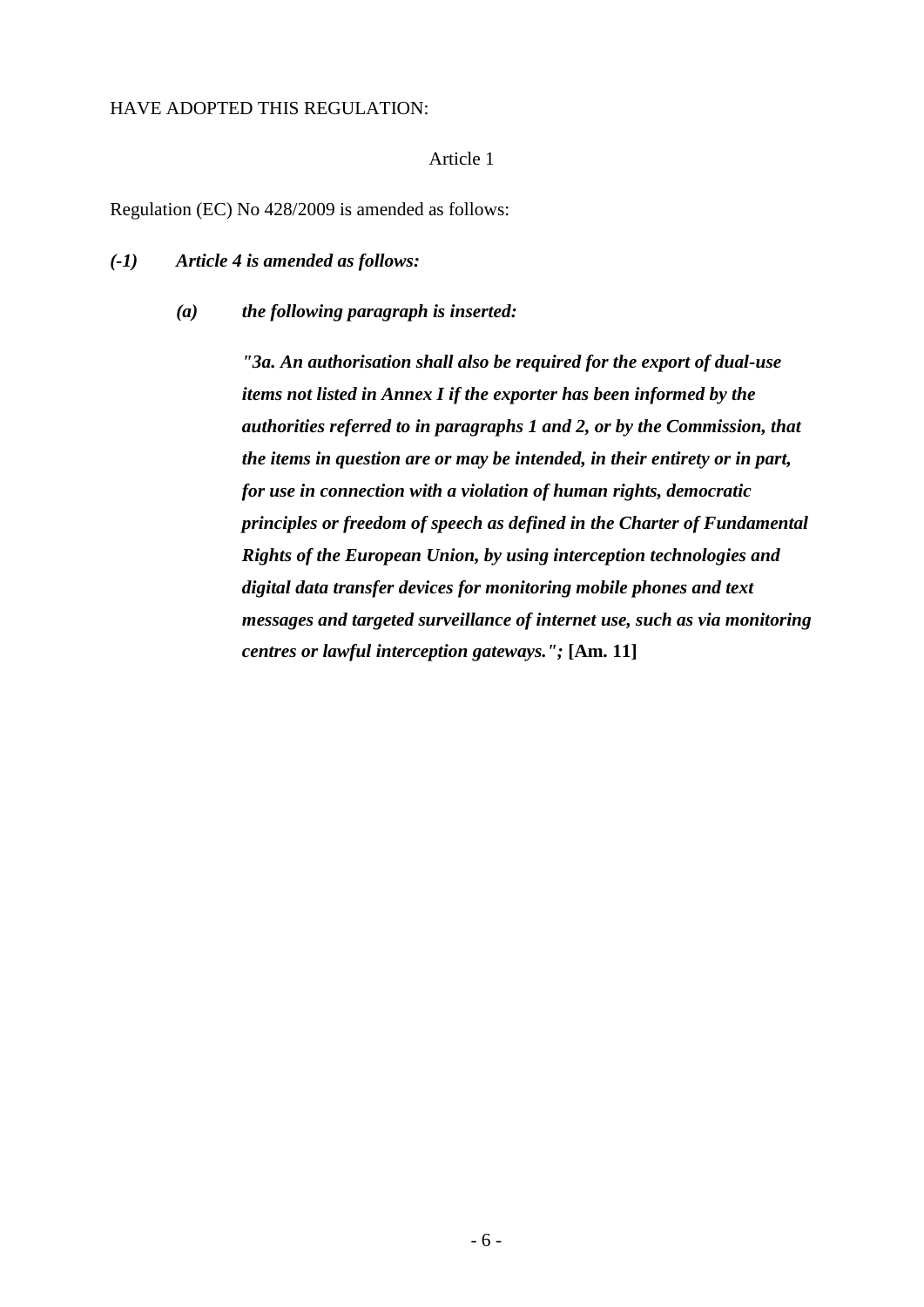#### *(b) paragraph 6 is replaced by the following:*

*"6. A Member State which imposes an authorisation requirement, in application of paragraphs 1 to 5, on the export of a dual-use item not listed in Annex I, shall, where appropriate, inform the other Member States and the Commission. The other Member States shall give all due consideration to this information, shall inform their customs administration and other relevant national authorities and shall impose the same authorisation requirement.".* **[Am. 12]**

*(-1a) Article 5 is amended as follows:*

*(a) paragraph 2 is replaced by the following:*

*"2. A Member State may extend the application of paragraph 1 to nonlisted dual-use items for uses referred to in Article 4(1) and to dual-use items for military end use and destinations referred to in Article 4(2), (3) or (3a).";* **[Am. 13]**

*(b) paragraph 3 is replaced by the following:*

*"3. A Member State may adopt or maintain national legislation imposing an authorisation requirement on the brokering of dual-use items, if the broker has grounds for suspecting that these items are or may be intended for any of the uses referred to in Article 4(1) or (3a).".* **[Am. 14]**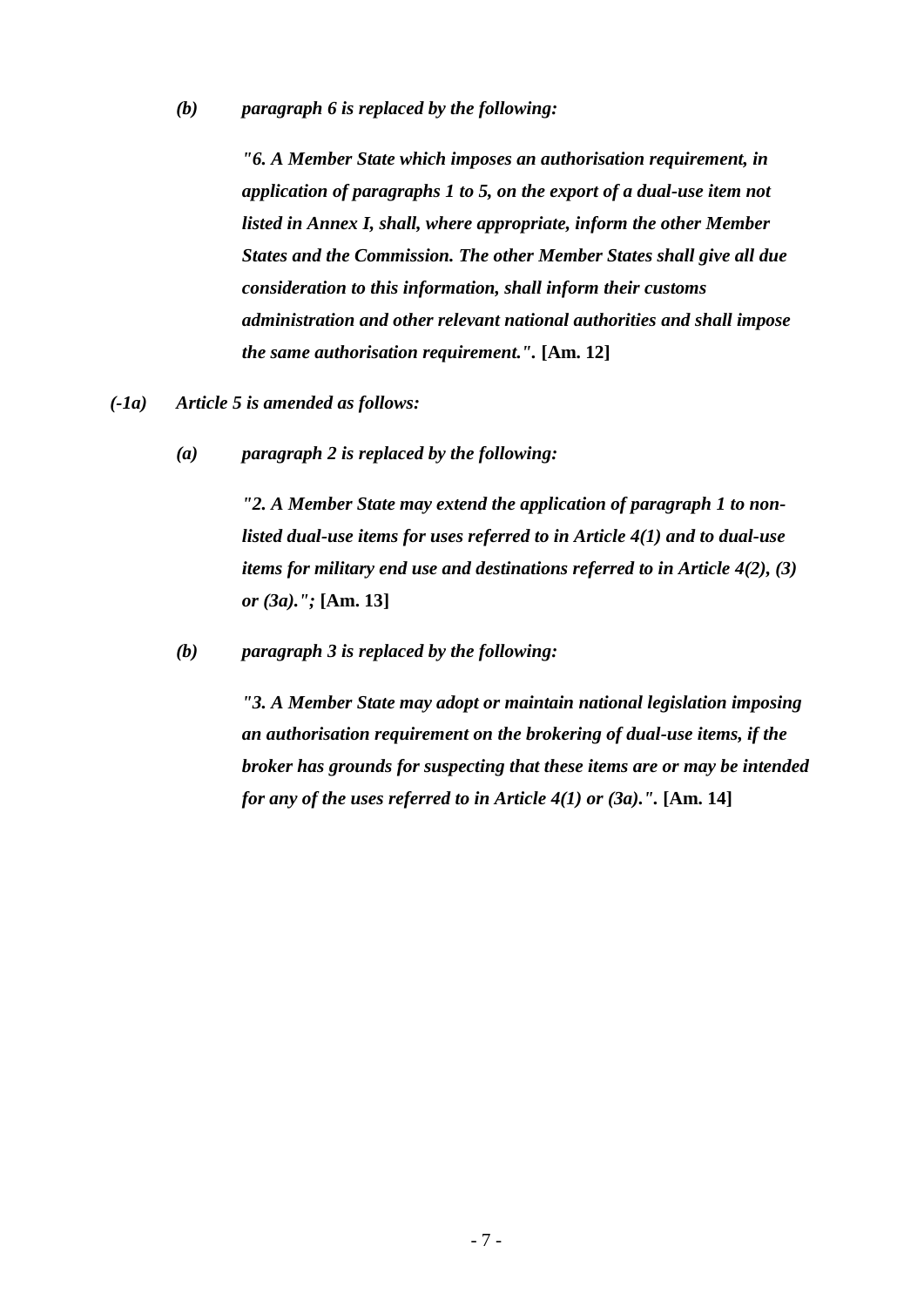*(-1b) In Article 6, paragraph 3 is replaced by the following:*

*"3. A Member State may extend the application of paragraph 1 to non-listed dualuse items for uses referred to in Article 4(1) and to dual-use items for military end use and destinations referred to in Article 4(2) or (3a).".* **[Am. 15]**

*(-1c) In Article 8, paragraph 1 is replaced by the following:*

*"1. A Member State shall prohibit or impose an authorisation requirement on the export of dual-use items not listed in Annex I for reasons of public security or human rights considerations.".* **[Am. 16]**

(1) In Article 9, the following paragraphs are added:

"*In order to ensure that only low-risk transactions are covered by the Union General Export Authorisations described in Annexes IIa to IIf, the* Commission shall be empowered to adopt delegated acts in accordance with Article 23a concerning the removal of *to remove* destinations and items from the scope of Union General Export Authorisations included in Annex II *if such destinations become subject to an arms embargo as referred to in Article 4(2)*. **[Am. 4/rev]**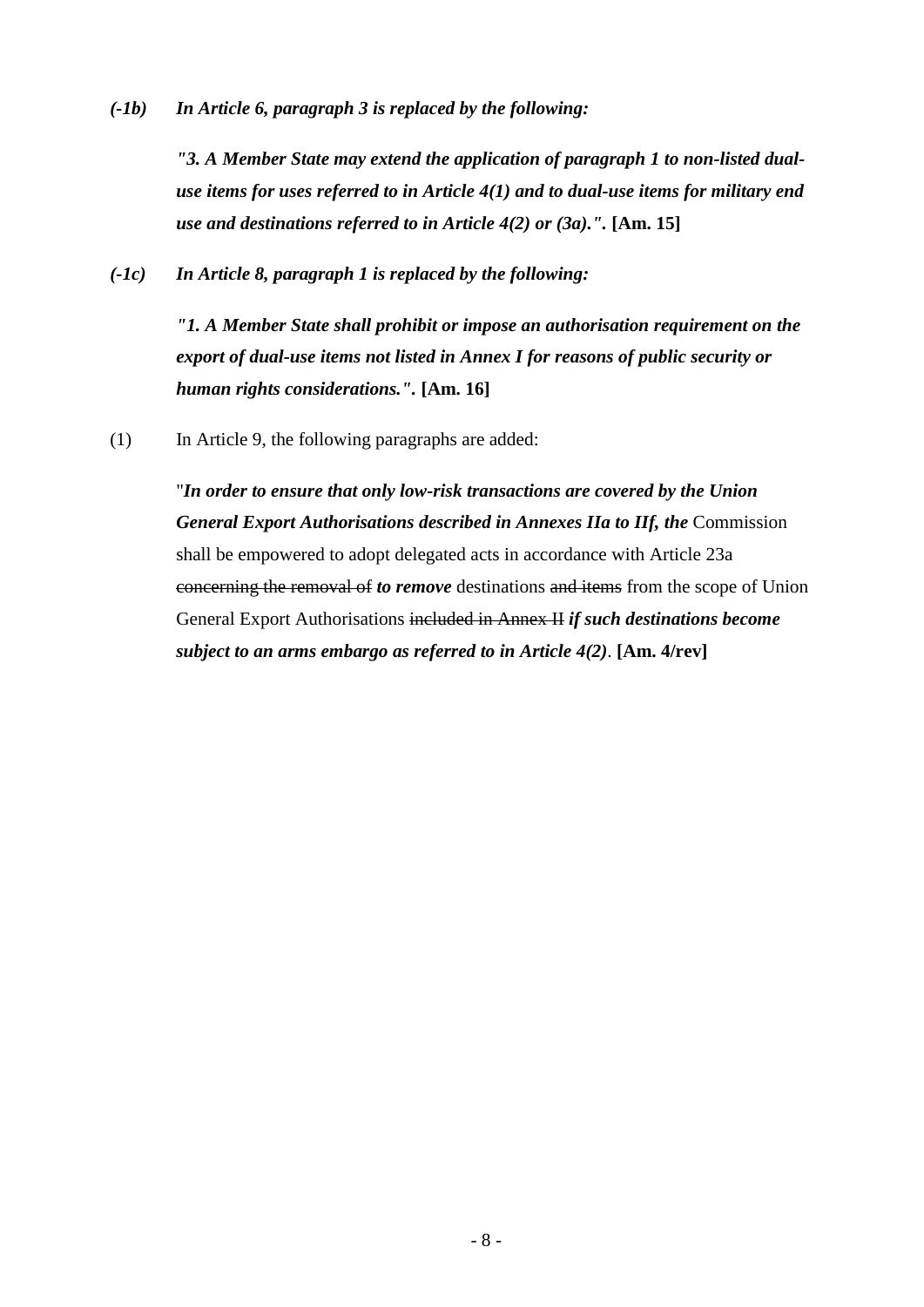Where, in the case of a significant change of circumstances as regards the assessment of the sensitivity of exports under a Union General Export Authorisation included in Annexes IIa to IIf, imperative grounds of urgency require a removal of particular destinations or items from the scope of a Union General Export Authorisation, the procedure provided for in Article 23b shall apply to delegated acts adopted pursuant to this Article.";

(2) Article 15 is amended as follows:

#### *(a) paragraph 1 is replaced by the following:*

*"1. The list of dual-use items set out in Annex I shall be updated in conformity with the relevant obligations and commitments, and any modification thereof, that Member States have accepted as members of the international non-proliferation regimes and export control arrangements, or by ratification of relevant international treaties, and in conformity with any restrictive measure based on Article 215 TFEU.";* **[Am. 18]**

#### (b) the following paragraph is added

"3. The Commission shall be empowered to adopt delegated acts in accordance with Article 23a concerning updating the list of dual-use items set out in Annex I. The updating of that list shall be performed within the scope set out in paragraph 1. *Where the updating of the list concerns dualuse items which are also listed in Annexes IIa to IIg or IV, those Annexes shall be amended accordingly.*". **[Am. 2]**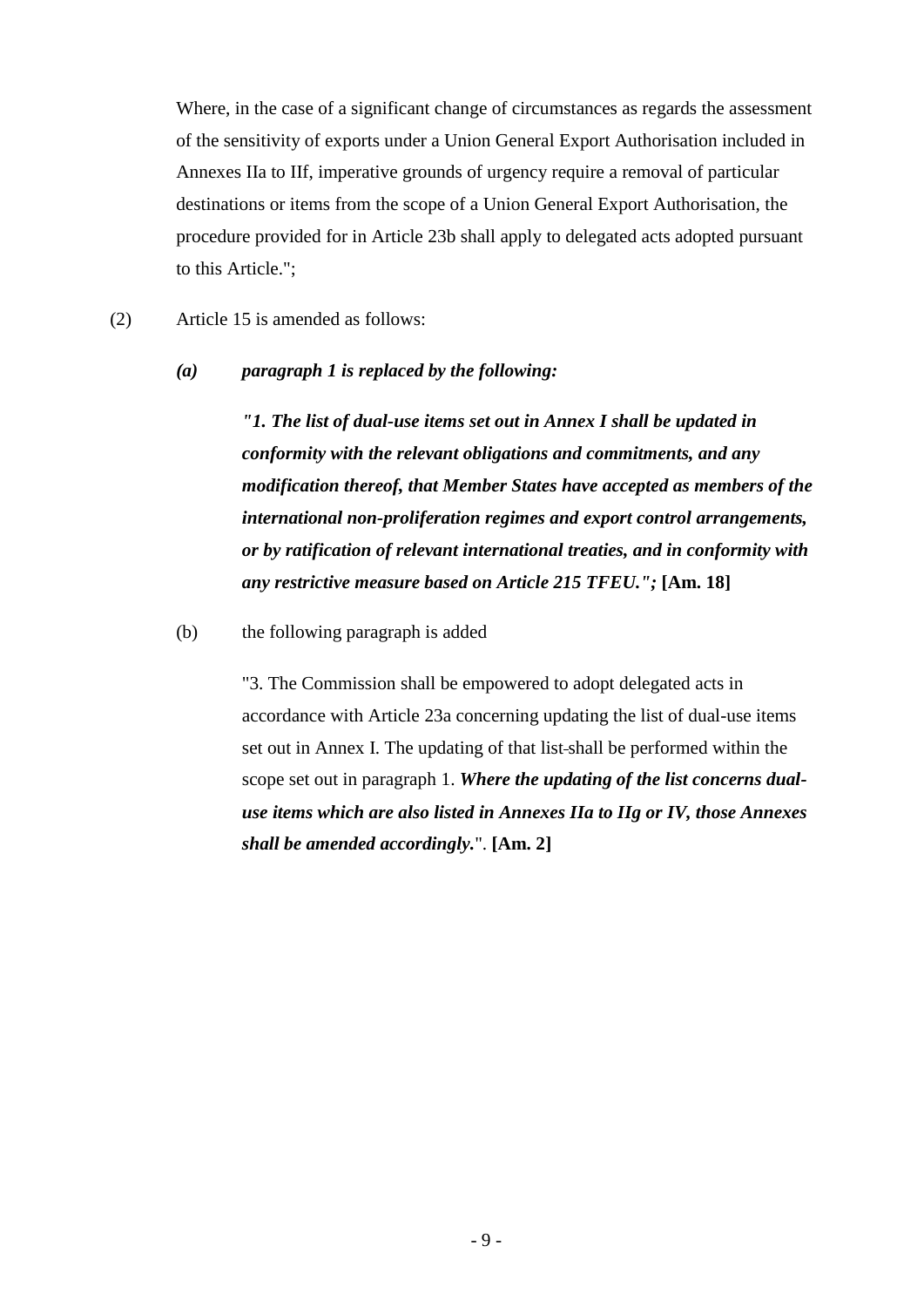(3) The following articles are inserted:

## "Article 23a

 $\overline{a}$ 

1. The power to adopt delegated acts is conferred on the Commission subject to the conditions laid down in this Article.

2. The delegation of power *to adopt delegated acts* referred to in Article 9(1) and Article 15(3) shall be conferred *on the Commission* for an indeterminate *a* period of time *five years* from the date of entry into force of Regulation (EU) No ../… [this Regulation] ...<sup>\*</sup>. The Commission shall draw up a report in respect of the *delegation of power not later than nine months before the end of the five- year period. The delegation of power shall be tacitly extended for periods of an identical duration, unless the European Parliament or the Council opposes such extension not later than three months before the end of each period.* **[Am. 3]**

3. The delegation of powers referred to in Articles 9(1) or Article 15(3) may be revoked at any time by the European Parliament or by the Council. A decision of revocation shall put an end to the delegation of the power specified in that decision. It shall take effect the day following the publication of the decision in the *Official Journal of the European Union* or at a later date specified therein. It shall not affect the validity of any delegated acts already in force.

<sup>\*</sup> *OJ: Please insert the date of entry into force of the amending Regulation.*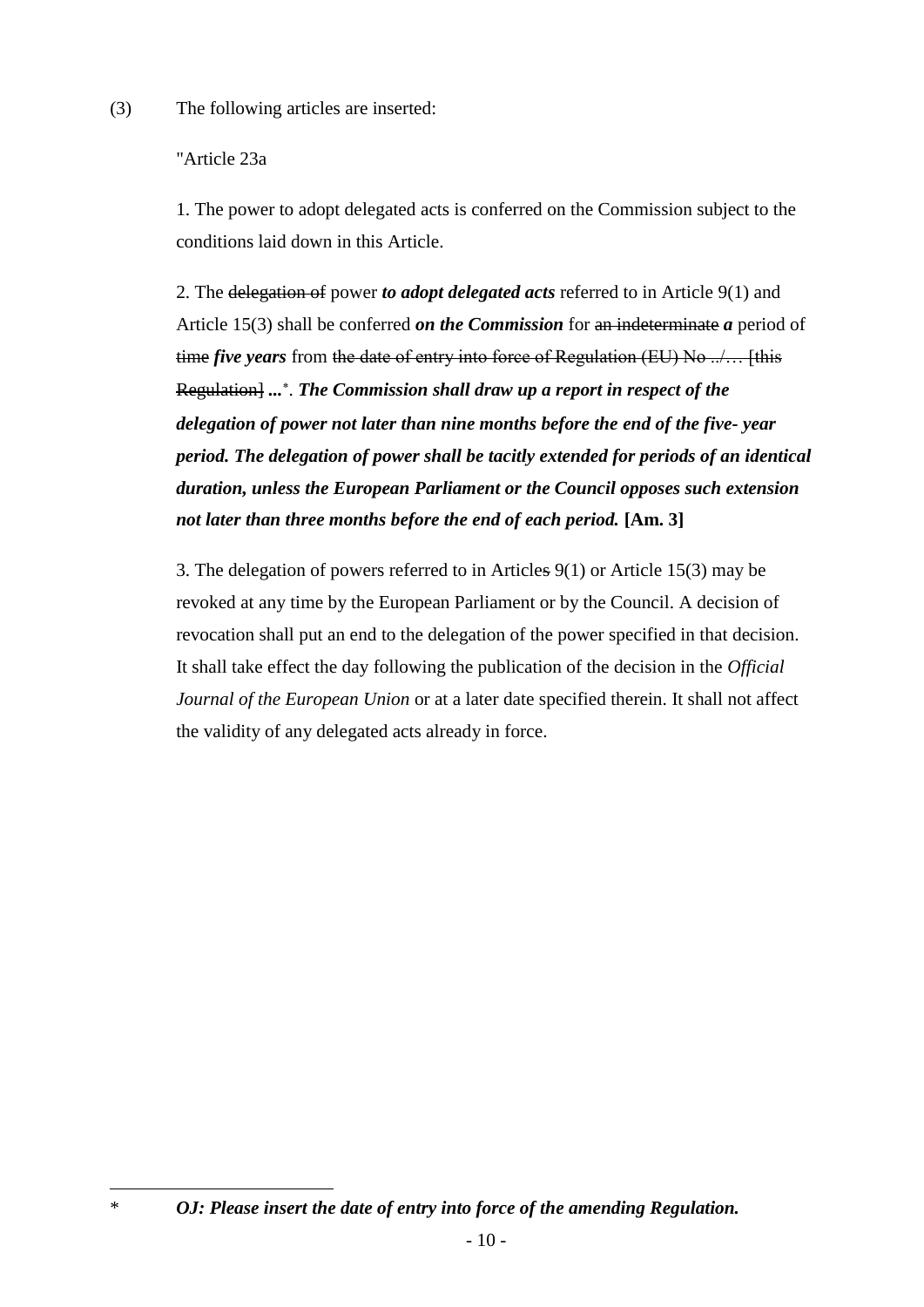4. As soon as it adopts a delegated act, the Commission shall notify it simultaneously to the European Parliament and to the Council.

5. A delegated act adopted pursuant to Articles 9(1) or Article 15(3) shall enter into force only if no objection has been expressed either by the European Parliament or the Council within a period of two months of notification of that act to the European Parliament and the Council or if, before the expiry of that period, the European Parliament and the Council have both informed the Commission that they will not object. That period shall be extended by two months at the initiative of the European Parliament or the Council.

### Article 23b

1. Delegated acts adopted under this Article shall enter into force without delay and shall apply as long as no objection is expressed in accordance with paragraph 2. The notification of a delegated act to the European Parliament and to the Council shall state the reasons for the use of the urgency procedure.

2. Either the European Parliament or the Council may object to a delegated act in accordance with the procedure referred to in Article 23a(5). In such a case, the Commission shall repeal the act without delay following the notification of the decision to object by the European Parliament or the Council.".